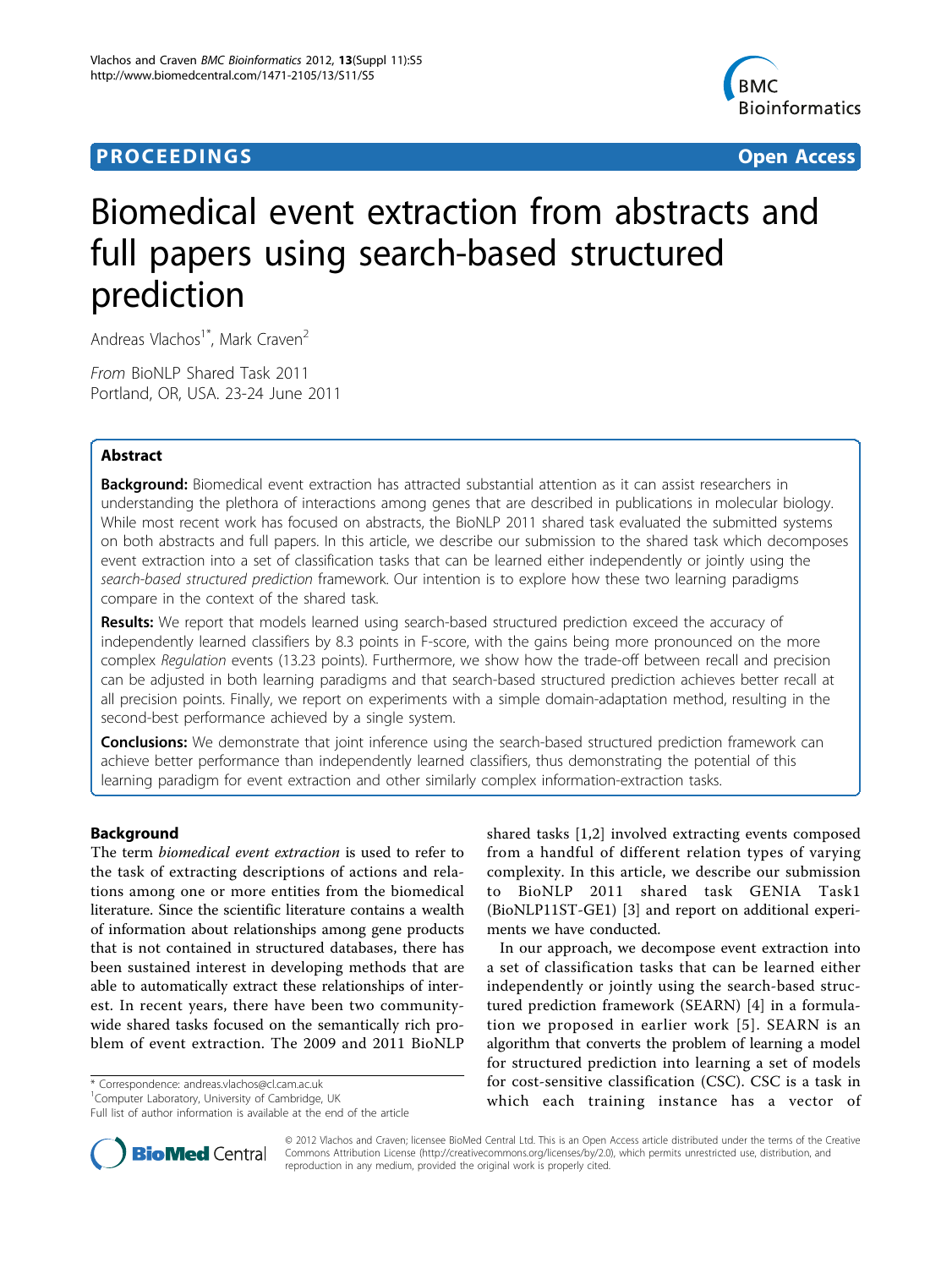misclassification costs associated with it, thus rendering some mistakes to be more expensive than others [[6\]](#page-9-0). Compared to independently learned classifiers, SEARN is able to achieve better performance because its models are learned jointly. Thus, each of these models is able to incorporate features representing predictions made by the other ones, while taking into account possible mistakes made. Our intention is to explore how these two learning paradigms compare with each other, as well as with other approaches in the context of BioNLP11ST-GE1. In addition to reporting results using the official evaluation using F-score, we also explore the range of precision and recall points that are achievable by the two approaches. Moreover, we demonstrate how we can adjust the trade-off between recall and precision under SEARN by using a weighted loss function. Finally, we report on experiments with the simple domain adaptation method proposed by Daumé III [[7](#page-9-0)], which creates a version of each feature for each domain.

An early shared task in biomedical information extraction was the Learning Language in Logic 2005 (LLL 2005) Genic interaction shared task [[8\]](#page-9-0), which focused on protein-protein interactions (PPI). However, the datasets involved were rather small in size, not allowing confident conclusions on system performances. LLL 2005 was followed by the protein-protein interaction pair subtask of BioCreative II [\[9](#page-9-0)]. In this subtask, the annotated datasets provided were produced by gathering curated interactions from relevant databases. This meant that there was no text-bound annotation, thus making the application and evaluation of existing NLP techniques difficult, resulting in rather low performances. Indicatively, the best performance achieved was 29 in F-score, while many of the teams scored below 10. More recently, the BioNLP 2009 shared task (BioNLP09ST) on event extraction [\[1](#page-9-0)] focused on a number of relations of varying complexity using a text-bound annotation scheme. The performances achieved ranged from 16 to 52 in F-score, suggesting improvements in task definitions, data annotation and participating systems. Following BioNLP09ST, the BioNLP 2011 shared task GE-NIA Task1 (BioNLP11ST-GE1) [[3](#page-9-0)] used the same event extraction task definition as it predecessor, but evaluated the submitted systems on event extraction from both abstracts and full papers. It had 15 participants with performances ranging from 11.80 to 56.04 in F-score.

## Methods

# Event extraction decomposition

Each event consists of a trigger and one or more arguments. Nine event types are defined which can be grouped in three categories, namely Simple, Binding and Regulation. Simple events include Gene\_expression, Transcription, Protein\_catabolism, Phosphorylation, and Localization events. These have only one Theme argument which is a protein. Binding events have one or more protein Themes. Regulation events include Positive\_regulation, Negative\_regulation and Regulation and are the most complex ones as they have one obligatory Theme and one optional Cause, each of which can be either a protein or another event, thus resulting in nested events. The protein names are annotated in advance and any token in a sentence can be a trigger for one of the nine event types considered. Thus, the task can be viewed as a structured prediction problem in which the output for a given instance is a (possibly disconnected) directed acyclic graph (not necessarily a tree) in which vertices correspond to triggers or protein arguments, and edges represent relations between them. In an example demonstrating the complexity of the task, given the passage "... SQ 22536 suppressed gp41-induced IL-10 production in monocytes", systems should extract the three nested

Figure 1 describes the event extraction pipeline that is used throughout the paper. We assume that the sentences to be processed are parsed into syntactic dependencies and lemmatized. Each stage of the pipeline has its own module to perform the classification task needed, which is either a learned classifier (trigger recognition, Theme/Cause assignment) or a rule-based component (event construction).

#### Trigger recognition

events shown in Figure 1.

In trigger recognition, the system decides whether a token acts as a trigger for one of the nine event types or not. Thus it is a 10-way classification task. We only

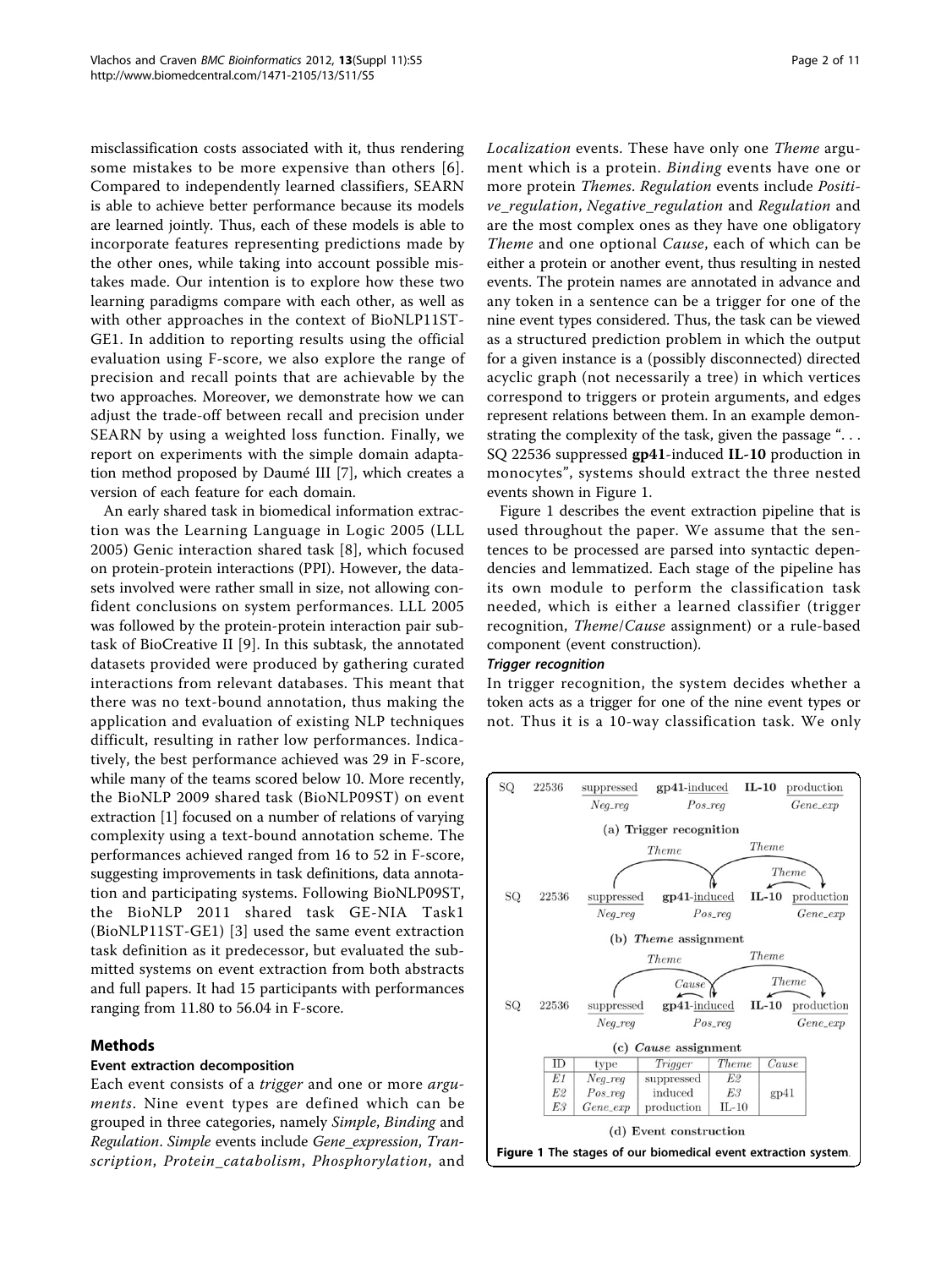consider tokens that are tagged as nouns, verbs or adjectives by the parser, as they cover the majority of the triggers in the data. This task is similar to word sense disambiguation, but it is simpler due to the restricted domain. The main features used in the classifier represent the lemma of the token which is sufficient to predict the event type correctly in most cases. In addition, we include features that conjoin each lemma with its part-of-speech tag. This allows us to handle words with the same nominal and verbal form that have different meanings, such as "lead". While the domain restricts most lemmas to one event type, there are some whose event type is determined by the context, e.g. "regulation" on its own denotes a Regulation event but in "positive regulation" it denotes a *Positive regulation* event instead. In order to capture this phenomenon, we add as features the conjunction of each lemma with the lemma of the tokens immediately surrounding it, as well as with the lemmas of the tokens it has syntactic dependencies with.

## Theme and Cause assignment

In Theme assignment, we form an agenda of candidate trigger-argument pairs for all trigger-protein combinations in the sentence and classify them as Themes or not. For each trigger-argument pair, a binary classifier is used to determine whether it has a Theme relation or not. Whenever a trigger is predicted to have a Theme argument, we form candidate pairs between all the Regulation triggers in the sentence and that trigger as the argument, thus allowing the prediction of nested events. Also, we remove candidate pairs that could result in directed cycles, as they are not allowed by the task.

The features used to predict whether a trigger-argument pair should be classified as a Theme are extracted from the syntactic dependency path and the textual string between them. In particular, we extract the shortest unlexicalized dependency path connecting each trigger-argument pair using Dijkstra's algorithm, allowing the paths to follow either dependency direction. One set of features represent these paths and in addition we have sets of features representing each path conjoined with the lemma, the PoS tag and the event type of the trigger, the type of the argument and the first and last lemmas in the dependency path. The latter help by providing some mild lexicalization. We also add features representing the textual string between the trigger and the argument, combined with the event type of the trigger. While not as informative as dependency paths, such features help in sentences where the parse is incorrect, as triggers and their arguments tend to appear near each other.

In Cause assignment, we form an agenda of candidate trigger-argument between the Regulation class triggers that were assigned at least one *Theme* and the protein names and the other triggers that were assigned a Theme. For each trigger-argument pair, a binary classifier is used to determine whether it has a Cause relation or not. We extract features as in Theme assignment, adding additional features representing the conjunction of the dependency path of the candidate pair with the path(s) from the trigger to its *Theme(s)*.

# Event construction

In the event construction stage, we convert the predictions of the previous stages into events. If a Binding trigger is assigned multiple Themes, we choose to form either one event per *Theme* or one event with multiple Themes. For this purpose, we group the arguments of each nominal *Binding* trigger according to the first label in their dependency path and generate events using the cross-product of these groups. For example, assuming the parse was correct and all the Themes recognized, "interactions of  $A$  and  $B$  with  $C$ " would result in two Binding events with two Themes each,  $A$  with  $C$ , and  $B$ with C respectively. We add the exceptions that if two Themes are part of the same token (e.g. "A/B interactions"), or the trigger and one of the Themes are part of the same token, or the lemma of the trigger is "bind" then they form one Binding event with two Themes.

Finally, there are certain tokens such as "overexpress" that are consistently annotated with a Simple event type and a Regulation event type with the latter forming an event with the former as its Theme. In the event extraction decomposition used, we predict one event type per token so it is not possible to produce this event structure. Therefore, for the lemmas that have these additional Regulation events, we generate them heuristically using a dictionary.

# Structured prediction with SEARN

SEARN [[4](#page-9-0)] forms the prediction of an instance s as a sequence of T multiclass predictions  $\hat{y}_{1:T}$  made by a hypothesis h. The hypothesis consists of a set of classifiers that are learned jointly. Each prediction  $\hat{y}_t$  can use features from s as well as from all the previous predictions  $\hat{y}_{1:t-1}$ . These multiclass predictions are referred to as actions and we adopt this term in order to distinguish them from the structured output prediction of an instance. The number of actions taken for an instance is not defined in advance but it is determined as the prediction is formed.

The SEARN algorithm is presented in Alg. 1. It initializes hypothesis h to the *optimal policy*  $\pi$  (step 2) which predicts the optimal action in each timestep  $t$  according to the gold standard. The optimal action at timestep  $t$  is the one that minimizes the overall loss over  $s$  assuming that all future actions  $\hat{y}_{t+1:T}$  are also made optimally. The loss function is defined by the structured prediction task considered. Each iteration begins by making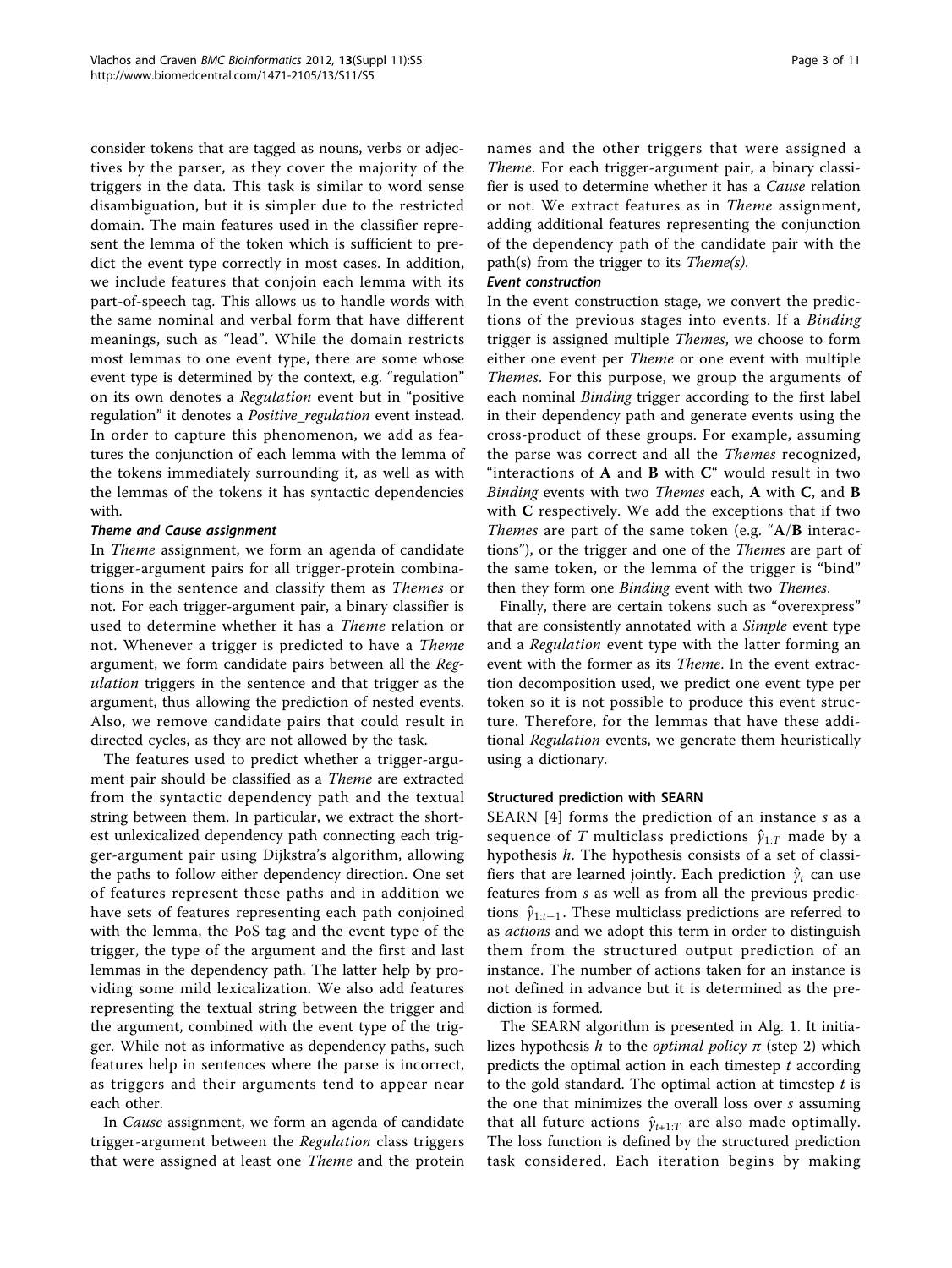predictions for all instances s in the training data *S* (step 6). For each s and each action  $\hat{y}_t$ , a cost-sensitive classification (CSC) example is generated (steps 8-12). The features are extracted from s and the previous actions  $\hat{y}_{1:t-1}$  (step 8). The cost for each possible action  $y_t^i$  is estimated by predicting the remaining actions  $\gamma'_{t+1:T}$  in  $s$  using  $h$  (step 10) and evaluating the cost incurred given that action (step 11). Using a CSC learning algorithm, a new hypothesis is learned (step 13) which is combined with the current one according to the interpolation parameter  $\beta$  (step 14). In order to interpolate between the learned hypotheses and the optimal policy we draw a random number between 0 and 1. If it is less than  $\left(1\text{-}\beta\right)^{iteration}$ , then we use the optimal policy. Otherwise, we use the learned hypotheses which is a weighted ensemble of the hypotheses learned in each iteration  $(h_{new})$ . The weights are set according to the equation in step 13, which results in hypotheses learned in earlier rounds becoming less important their more recent counterparts.

In each iteration, SEARN moves away from the optimal policy and instead uses the learned hypotheses when predicting (steps 6 and 10). Thus, each  $h_{new}$  is adapted to the actions chosen by  $h$  instead of those of the optimal policy. When the dependence on the latter becomes insignificant (i.e. the probability of using the optimal policy becomes very small), the algorithm terminates and returns the weighted ensemble of learned hypotheses without the optimal policy.

The interpolation parameter  $\beta$  determines how fast SEARN moves away from the optimal policy, and as a result, how many iterations will be needed to minimize the dependence on it. Dependence in this context refers to the probability of using the optimal policy instead of the learned hypothesis in choosing an action during prediction. Conversely, in each iteration, the features extracted ( $\Phi_t$  in step 8) become progressively dependent on the actions chosen by the learned hypotheses instead of those of the optimal policy.

The decomposition of structured prediction into actions implies a search order. For some tasks such as part-of-speech (PoS) tagging, there is a natural left-toright order in which the tokens are treated. However for others, including the task tackled in this paper, this ordering might not be appropriate. We discuss this issue in the next section.

Structural information under SEARN is incorporated in two ways. First, via the costs that are estimated using the loss over the instance rather than isolated actions, e. g. counting how many incorrect PoS tags will occur in the sentence if a given token is tagged as noun. Second, via the features extracted from the previous actions, e.g. the PoS tag predicted for the previous token can be a feature. Note that such features would be possible in a standard pipeline as well, but during training they would have to be extracted using the gold standard instead of the actual predictions made by the classifiers, as they would be extracted during testing. While it is possible to use cross-validation to train a pipeline on its own predictions, however this is rarely done in practice.

Finally, SEARN can be adapted to learn a pipeline of independently trained classifiers. To achieve this,  $\beta$  must be set to 1 so that there is only one iteration, the features that are dependent on previous actions must be removed, and the cost for each action must be set to 0 if it follows from the gold standard, or to 1 otherwise. This adaptation allows for a fair comparison between SEARN and a pipeline of independently learned classifiers.

#### Biomedical event extraction with SEARN

In this section we describe how we use SEARN to learn the event extraction decomposition described earlier. Each instance is a sentence and the hypothesis learned in each iteration consists of a classifier for each stage of the pipeline, excluding event construction which is rulebased. For this purpose we need to concretely define the way the prediction of a structured instance is performed (step 6 in Alg. 1), the optimal policy, and the method used to estimate the cost for each action (steps 9-11 in Alg. 1).

Algorithm 1 SEARN

1: Input: labeled instances *S* , optimal policy π, CSC learning algorithm CSCL, loss function  $\ell$ 

- 2: current policy  $h = \pi$
- 3: while h depends significantly on  $\pi$  do
- 4: Examples  $E = \emptyset$
- 5: for s in S do
- 6: Predict  $h(s) = \hat{y}_1...\hat{y}_T$ <br>7: **for**  $\hat{y}_t$  **in**  $h(s)$  **do**
- 7: **for**  $\hat{y}_t$  **in**  $h(s)$  **do**<br>8: **Extract feature**
- 8: Extract features  $\Phi_t = f(s, \hat{y}_{1:t-1})$
- 9: **for each** possible action  $\gamma_t^i$  do
- 10: Predict  $\gamma'_{t+1:T} = h(s|\hat{y}_{1:t-1}, y_t^i)$
- 11: Estimate  $c_t^i = \ell(\hat{y}_{1:t-1}, y_t^i, y_{t+1:T}^i)$
- 12: Add  $(\Phi_t, c_t)$  to E
- 13: Learn a classifier  $h_{new} = \text{CSCL}(E)$
- 14:  $h = \beta h_{new} + (1 \beta)h$
- 15: **Output:** policy h without  $\pi$

SEARN allows us to extract structural features for each action from the previous ones. During trigger recognition, we add as features the combination of the lemma of the token being classified and the event types (if any) assigned to the previous and the next token, as well as the event type assigned to the tokens that have syntactic dependencies with the token being classified. During Theme assignment, when considering a triggerargument pair, we add features based on whether the pair forms an undirected cycle with previously predicted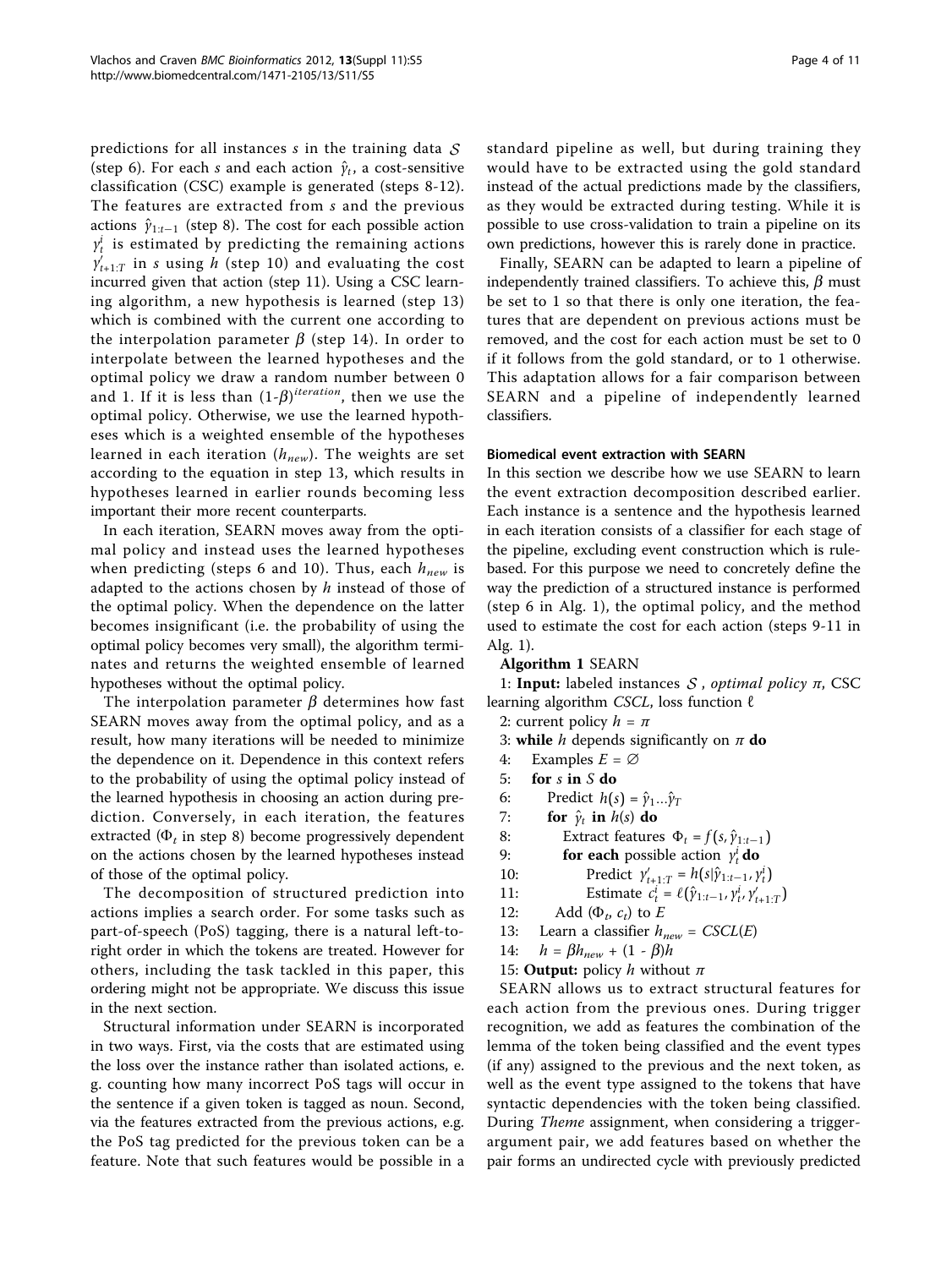<span id="page-4-0"></span>Themes (undirected Theme cycles are allowed in the task definition but they are relatively rare), whether the trigger has been assigned a protein as a Theme and the candidate Theme is an event trigger (and the reverse), and whether the argument is the Theme of a trigger with the same event type. We also add a feature indicating whether the trigger has three Themes predicted already, as triggers with more Themes are rare. During Cause assignment, we add features representing whether the trigger has been assigned a protein as a Cause and whether the candidate *Cause* is an event trigger.

Since the features extracted for an action depend on previous ones, we need to define a prediction order for the actions. Ideally, the actions predicted earlier should be less dependent on structural features and/or easier so that they can inform the more structure dependent/ harder ones. In trigger recognition, we process the tokens from left to right since modifiers appearing before nouns tend to affect the meaning of the latter, e. g. "binding activity". In Theme and Cause assignment, we predict trigger-argument pairs in order of increasing dependency path length, assuming that, since they are the main source of features in these stages and shorter paths are less sparse, pairs containing shorter ones should be predicted more reliably. Trigger-argument pairs with the same dependency path length are predicted according to the order they were added to the agenda, i.e. pairs with proteins as arguments are predicted before those that have other triggers as arguments. While we found this ordering of the actions to work well in practice, it could be improved by taking into account other properties of the trigger-argument, e. g. how frequently we encountered its dependency path in the training data.

The loss function sums the number of false positive and false negative events, which is the evaluation measure of the shared task. The optimal policy is derived from the gold standard and returns the action that minimizes the loss over the sentence given the previous actions and assuming that all future actions are optimal. In trigger recognition it returns either the event type for tokens that are triggers or a "No trigger" label otherwise. In *Theme* assignment, for a given trigger-argument pair the optimal policy returns Theme only if the trigger is recognized correctly and the argument is indeed a Theme for that trigger according to the gold standard. In case the argument is another event, we require that its Themes have been recognized correctly as well. In Cause assignment, the requirements are the same as those for the Themes, but we also require that at least one Theme of the trigger in the trigger-argument pair to be considered correct. Consequently, if a trigger is predicted with the wrong event type, the optimal policy would not assign any Themes to it in order to avoid the false positive event it would incur. These additional checks are imposed by the task definition, under which events must have all their elements identified correctly. While the could reduce recall as the optimal policy avoids predicting some Theme edges, it allows the algorithm to learn how to minimize the losses incurred due to its own wrong decisions.

#### Cost estimation

Cost estimation (steps 6-12 in Alg. 1) is crucial to the successful application of SEARN. In order to highlight its importance, consider the example of Figure 2 focusing on trigger recognition.

In the first iteration (Figure 2(a)), the actions for the sentence will be made using the optimal policy only, thus replicating the gold standard. During costing, if a token is not a trigger according to the gold standard (e. g. "SQ"), then the cost for all actions is 0, as the optimal policy will not assign Themes to a trigger with incorrect event type. Such instances are ignored by the cost-sensitive learner.

In the second iteration (Figure 2(b)), the optimal policy is interpolated with the learned hypothesis, thus some of the actions are likely to be incorrect. Assume that "SQ" is incorrectly predicted to be a Neg\_reg trigger and assigned a *Theme*. During costing, the action of labeling "SQ" as Neg\_reg has a cost of 1, as it would result in a false positive event. Thus the learned hypothesis will be informed that it should not label

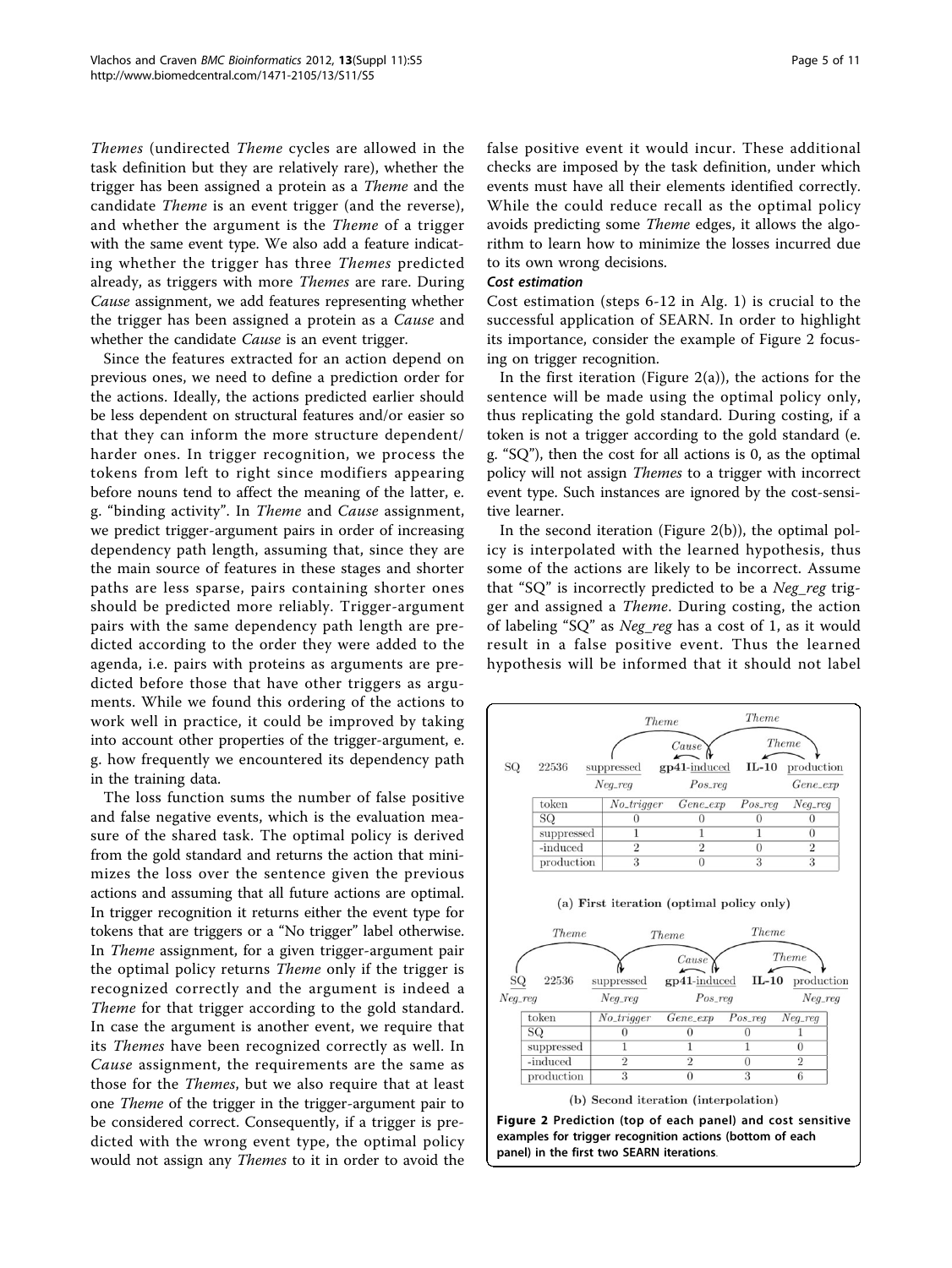"SQ" as a trigger as it would assign Themes to it incorrectly and it is adapted to handle its own mistakes. Note that the costs for the other actions for that token remain 0, assuming that the learned hypothesis would not assign Themes to "SQ" if it is predicted to be Gene\_exp, Pos\_reg or No\_trigger. Similarly, the action of labeling "production" as Neg\_reg in this iteration would incur a cost of 6, as the learned hypothesis would assign a Theme incorrectly, thus resulting in 3 false negative and 3 false positive events. Therefore, the learned hypothesis will be informed that assigning the wrong event type to "production" is worse than not predicting a trigger.

The interpolation between the optimal policy and the learned hypothesis is stochastic, i.e. in each iteration beyond the first one the actions are taken either by the optimal policy or by the learned hypotheses, as described in the section "Structured prediction with SEARN". Therefore, the cost estimates obtained in steps 10 and 11 of Alg. 1 vary according to the mistakes made by the learned hypothesis, thus affecting the cost estimates obtained. In order to obtain more reliable estimates, one can average over multiple samples for each action by repeating steps 10 and 11 of Alg. 1. However, the computational cost is effectively multiplied by the number of samples.

A different approach proposed by Daumé III [[4\]](#page-9-0) is to assume that all actions following the one we are costing are going to be optimal and use the optimal policy to approximate the prediction of the learned hypothesis in step 10 of Alg. 1. In tasks where the learned hypothesis is accurate enough, this has no performance loss and it is computationally efficient as the optimal policy is deterministic. However, in event extraction, the learned hypothesis is likely to make mistakes, thus the optimal policy would not provide a good approximation to it. In the example of Figure [2](#page-4-0), this approach would not alter the costs between the two iterations, as the optimal policy would avoid assigning Themes to incorrectly recognized triggers, thus the learned hypothesis would not be informed of its mistakes.

In step 11 of Alg. 1, the cost of each action is estimated over the whole sentence. While this allows us to take structure into account, it can result in costs being affected by a part of the output that is not related to that action. This is likely to occur in event extraction, as sentences can often be long (more than 100 tokens) and contain disconnected event components in their output graphs. For this reason we use focused costing [\[5\]](#page-9-0), in which the cost estimation for an action takes into account only the part of the output graph connected with that action. For example, in Figure [2](#page-4-0) the cost estimation for "SQ" will ignore the events in the first iteration, while it will take them into account in the second one. Seen differently, focused costing results in more reliable cost estimates than the standard costing (for a given number of samples) by reducing the number of actions taken into account.

# CSC learning with passive-aggressive algorithms

The SEARN framework requires a multiclass CSC algorithm to learn how to predict actions. This algorithm must be computationally fast during parameter learning and prediction, as in every iteration we need to learn a new hypothesis and to consider each possible action for each instance in order to construct the cost-sensitive examples.

Daumé III et al. [\[4](#page-9-0)] showed that it is possible to use any binary classification algorithm in order to perform multiclass CSC. This is achieved by reducing multiclass CSC to binary CSC using the weighted all-pairs algorithm [[10\]](#page-9-0) and in turn reducing CSC to binary classification using the costing algorithm [[11\]](#page-10-0). The main drawback of this approach is that it relies on multiple subsamplings of the training data, which can be inefficient for large datasets and many classes. Zadrozny et al. [[11\]](#page-10-0) observed that it is more efficient to incorporate the costs in the loss of the classifier when possible. This can be relatively straightforward in binary problems, but not in the multiclass ones.

With these considerations in mind, we implement a multiclass CSC learning algorithm using the generalization of the online passive-aggressive (PA) algorithm for binary classification [[12](#page-10-0)]. For each training example  $x_t$ , the *K*-class linear classifier with *K* weight vectors  $w_t^{(k)}$ makes a prediction  $\hat{y}_t$  and suffers a loss  $\ell_t$ . In the case of multiclass CSC learning, each example has its own cost vector  $c_t$ . If the loss is 0 then the weight vectors of the classifier are not updated (passive). Otherwise, the weight vectors are updated minimally so that the prediction on example  $x_t$  is corrected (aggressive). The update takes into account the cost of the mistake and the aggressiveness parameter  $C$ , which allows the algorithm to handle noisy data. Crammer et al. [\[12\]](#page-10-0) describe three variants to perform the updates which differ in how the learning rate  $\tau_t$  is set for each example. In our experiments we used the variant named PA-II with prediction-based updates. Initial experiments showed little difference in accuracy between the variants, which is in agreement with the observations reported by Crammer et al.

The full algorithm is presented in Alg. 2. Since we are operating in a batch learning setting (i.e. we have access to all the training examples), we perform multiple rounds and average the weight vectors obtained, as in the averaged perceptron [\[13\]](#page-10-0). Furthermore, since online learning depends on the order of the training examples but our data does not have a temporal aspect, we shuffle the examples in the beginning of each round.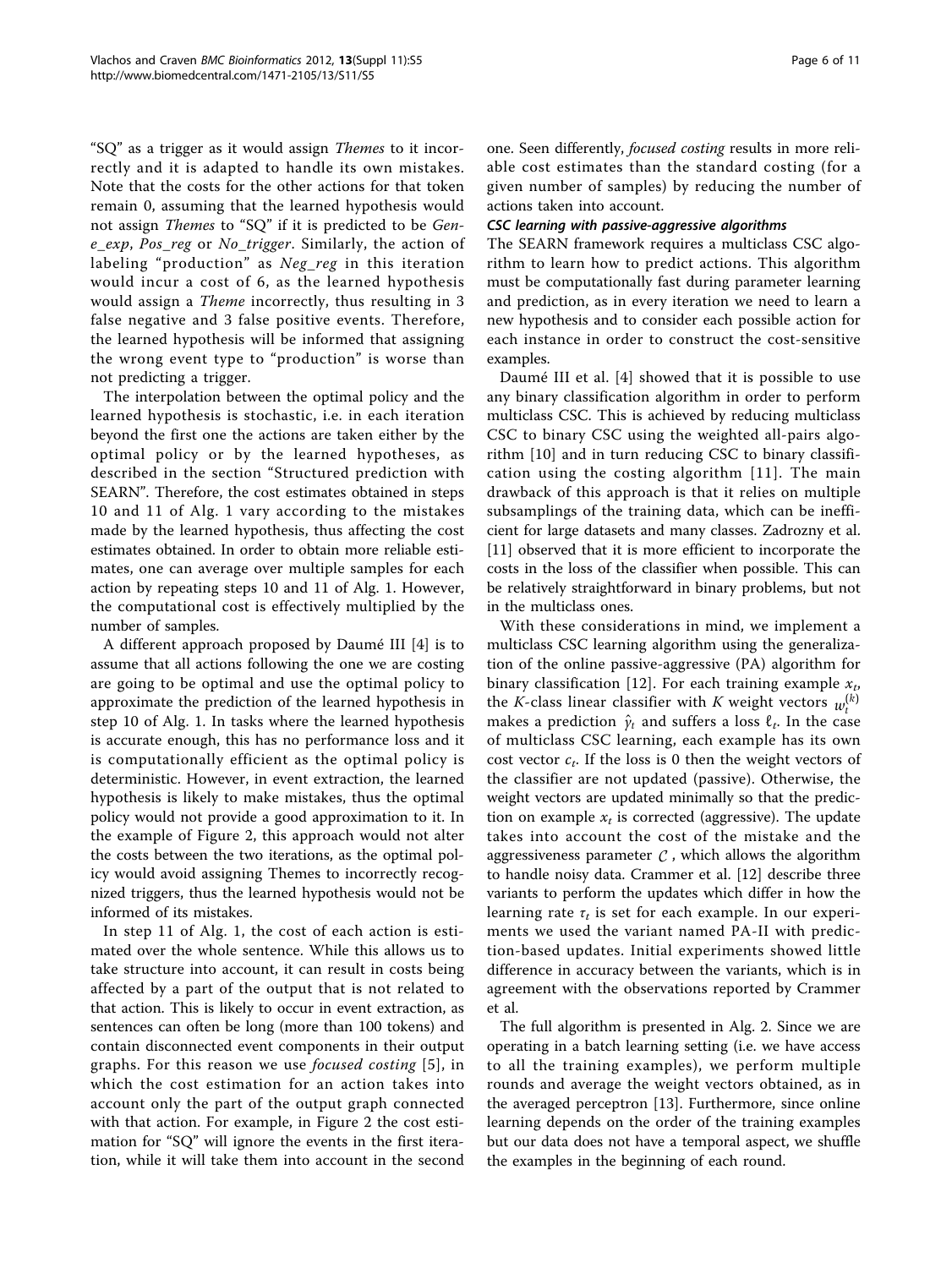#### Results

In this section we compare the event extraction accuracy achieved by the system based on independently learned classifiers (henceforth independent) versus the accuracy achieved by the system learning classifiers under SEARN. The purpose of these experiments is to assess the benefits of joint learning under SEARN. In the results reported below, we follow the dataset split of BioNLP11ST-GE1, namely 800 abstracts and five full articles for training, 150 abstracts and five full articles for development, and 260 abstracts and five full articles for testing. To put these results in a wider context, we also compare against the other systems that participated in BioNLP11ST-GE1.

For both independent and SEARN the aggressiveness parameter of PA and the number of rounds in parameter learning are set by tuning on 10% of the training set. For SEARN, we also set the interpolation parameter  $\beta$  to 0.3 and use 12 iterations. Thus, in the final iteration the probability of using the optimal policy is (1 -  $(0.3)^{12} \approx 0.01$ . These parameters were tuned in preliminary experiments using the development data. For syntactic parsing, we use the output of the re-ranking parser [[14\]](#page-10-0) adapted to the biomedical domain [[15](#page-10-0)], as provided by the shared task organizers in the Stanford collapsed dependencies with conjunct dependency propagation [[16](#page-10-0)]. The use of this publicly available resource allows for easy replication of our experiments. Lemmatization is performed using morpha [\[17\]](#page-10-0). No other knowledge sources or tools are used. A pre-processing step we perform on the training data is to reduce the multi-token triggers in the gold standard to their syntactic heads. This procedure simplifies the task of assigning arguments to triggers and, as the evaluation variant used allows approximate trigger matching, it does not result in performance loss.

Table 1 reports the Recall/Precision/F-score achieved by independent and SEARN in each stage, as well as the overall performance on the development set. SEARN obtains better performance on the development set by 6.75 F-score points. The difference is more pronounced on the more complex Regulation events where SEARN achieves 41.36 versus 29.13. Table [2](#page-7-0) contains detailed

Table 1 R(ecall)/P(recision)/F(-score) on the development dataset.

|         |       | independent (R/P/F) |       | <b>SEARN (R/P/F)</b> |       |       |  |
|---------|-------|---------------------|-------|----------------------|-------|-------|--|
| trigger | 52.82 | 66 76               | 58.98 | 8365                 | 29.78 | 43.92 |  |
| Theme   | 4623  | 7903                | 5834  | 63.63                | 71.82 | 6748  |  |
| Cause   | 15.16 | 5849                | 24.08 | 3179                 | 49.06 | 38.57 |  |
| Fvent   | 35.68 | 6939                | 4712  | 4915                 | 59.60 | 53.87 |  |

Each row reports the results for each stage of the event extraction decomposition, with the last row containing the overall event extraction performance.

results per event type and class. Note that while the trigger classifier learned with SEARN overpredicts (its precision is 29.78), the Theme and Cause classifiers maintain relatively high precision with substantially higher recall as they are learned jointly with it. As triggers that do not form events are ignored by the evaluation, trigger overprediction without event overprediction does not result in performance loss.

Algorithm 2 Passive-aggressive CSC learning

1: **Input** : training examples  $X = x_1...x_T$ , cost vectors  $c_1 \ldots c_T \geq 0$ , rounds *R*, aggressiveness *C* 

- 2: **Initialize** weights  $w_0^{(k)} = (0, ..., 0)$
- 3: for  $r = 1,..., R$  do
- 4: **Shuffle**  $\mathcal{X}$ <br>5: **for**  $x_t \in \mathcal{X}$
- 5: **for**  $x_t \in \mathcal{X}$  do **6:** Predict *i* 6: Predict  $\hat{\gamma}_t = argmax_k(w_t^{(k)} \cdot x_t)$ 7: Receive cost vector  $c_t \geq 0$ 8: **if**  $c_t^{(\hat{y}_t)} > 0$  then

9: Suffer loss  $\ell_t = w_t^{(\hat{y}_t)} \cdot x_t - \mu_t^{(y_t)} \cdot x_t \sqrt{c_t^{(\hat{y}_t)}}$ <br>
10: Set learning rate  $\tau_t = \frac{1}{|x_t|^{2} + \frac{1}{2c}} \cdot x_t \sqrt{c_t^{(\hat{y}_t)}}$ <br>
11: Update  $w_{t+1}^{(y_t)} = w_t + \tau_t x_t$ 

11. 
$$
\text{Cpart } w_{t+1} = w_t + \iota_t x_t
$$

12: Update  $w_{t+1}^{(\tilde{\gamma}_t)} = w_t - \tau_t x_t$ 13: **Average**  $w_{avg} = \frac{1}{T \times R} \sum_{i=0}^{T \times R} w_i$ 

The results on the test dataset using SEARN are 46.67/61.63/53.12 (Recall/Precision/F-score) which would have ranked fourth in the shared task, 2.92 Fscore points below the best performing ensemble system FAUST [[18\]](#page-10-0). (These numbers are higher than the ones reported in the official results labeled UW-Madison due to fixing a bug.) On the same dataset, the *independent* system achieves 33.45/67.87/44.82, which while it would have ranked eighth in the shared task (out of a total of 15 participants), it is 8.3 F-score points below the result achieved with SEARN. In the full papers part of the corpus, our approach using SEARN would have ranked second with 52.98 F-score points, slightly below the best reported performance at 53.14 by UMass [\[19](#page-10-0)]. While a direct comparison between learning frameworks is difficult due to the differences in task decomposition and feature extraction, we hypothesize that the superior performance of these systems is partly due to learning how to construct Binding events, while our approach uses heuristics for this task. However, it is possible to model Binding event construction with a classifier and learn it jointly with SEARN, which we leave for future work.

#### Evaluation at varying recall-precision curves

In the previous section we evaluated the accuracy of the event extraction systems discussed using F-score, which by default favors balanced precision and recall scores. While SEARN achieves a better F-score than independent, it is important to note that they operate at different precision levels, with independent being substantially more precise at 69.39% versus 59.60%. Therefore it is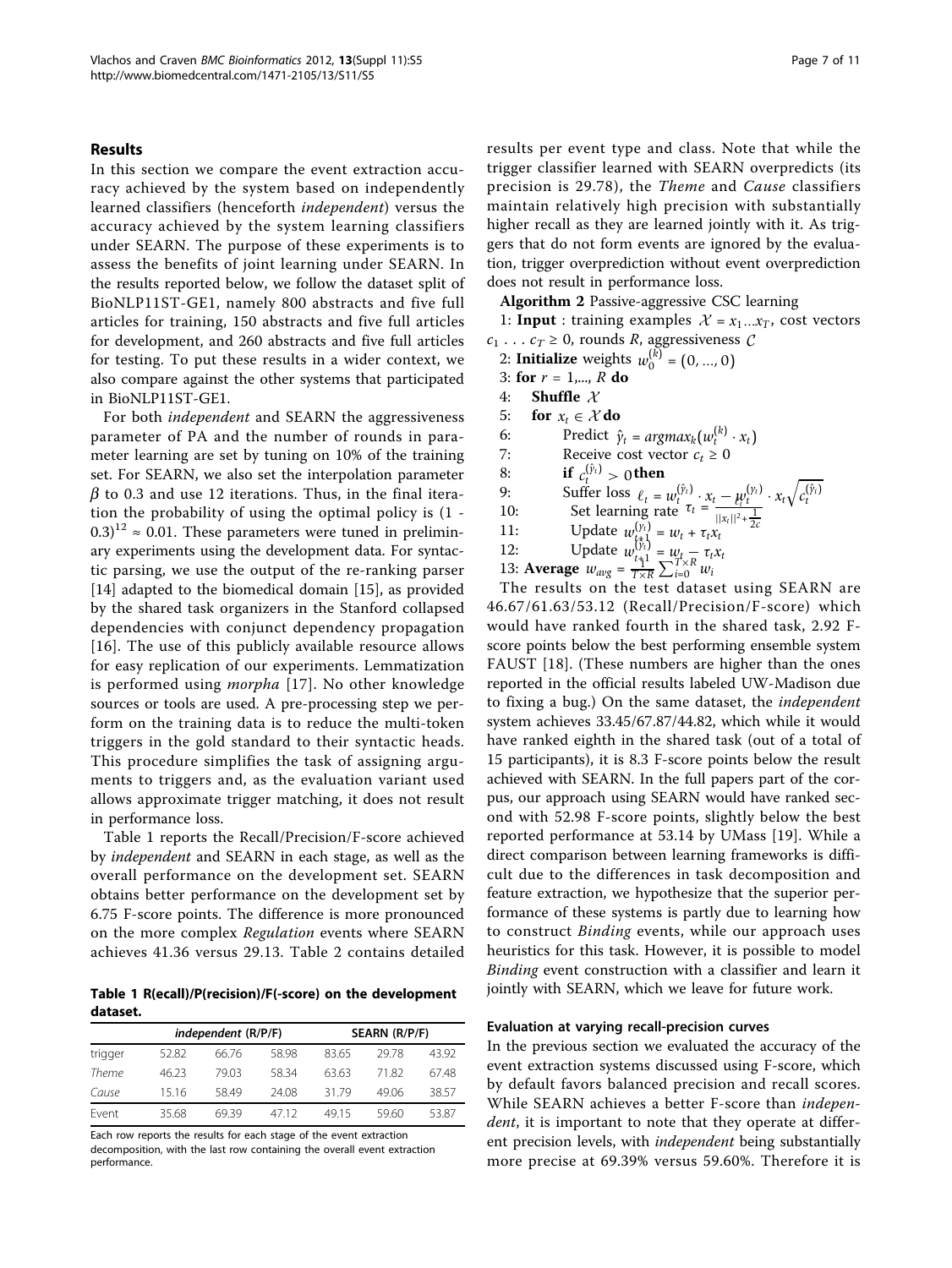|                                   |        | independent |         | <b>SEARN</b> |           |         |  |
|-----------------------------------|--------|-------------|---------|--------------|-----------|---------|--|
| <b>Event Type/Class</b>           | Recall | Precision   | F-score | Recall       | Precision | F-score |  |
| Gene_expression                   | 67.02  | 85.20       | 75.03   | 73.43        | 78.88     | 76.06   |  |
| Transcription                     | 34.81  | 90.16       | 50.23   | 48.73        | 70.00     | 57.46   |  |
| Protein catabolism                | 69.57  | 94.12       | 80.00   | 69.57        | 76.19     | 72.73   |  |
| Phosphorylation                   | 71.17  | 86.81       | 78.22   | 81.08        | 90.91     | 85.71   |  |
| <i><u><b>I</b>ocalization</u></i> | 62.69  | 80.77       | 70.59   | 71.64        | 77.42     | 74.42   |  |
| Simple (TOTAL)                    | 62.64  | 85.66       | 72.36   | 70.49        | 78.95     | 74.48   |  |
| Binding                           | 28.42  | 63.10       | 39.19   | 40.21        | 62.24     | 48.86   |  |
| Simple+Binding (TOTAL)            | 54.02  | 81.78       | 65.06   | 62.86        | 75.67     | 68.67   |  |
| Regulation                        | 14.04  | 44.57       | 21.35   | 32.19        | 37.90     | 34.81   |  |
| Positive_regulation               | 22.02  | 55.00       | 31.45   | 40.24        | 46.42     | 43.11   |  |
| Negative_regulation               | 20.38  | 48.73       | 28.74   | 35.46        | 50.61     | 41.70   |  |
| Regulation (TOTAL)                | 20.26  | 51.81       | 29.13   | 37.63        | 45.91     | 41.36   |  |
| <b>TOTAL</b>                      | 35.68  | 69.39       | 47.12   | 49.15        | 59.60     | 53.87   |  |

<span id="page-7-0"></span>Table 2 Detailed results on the development data using independently learned classifiers and SEARN

reasonable to ask whether SEARN achieves higher Fscore simply because it operates at lower precision, thus if it was forced to operate at the same precision this would result in lower recall (and therefore F-score) than the one achieved by independent. In other words, the question we ask is whether SEARN learns more than a good set of thresholds for the classifiers used at each stage of the event extraction decomposition.

In this section, we explore the behavior of the two systems by adjusting the scores returned during prediction by the classifier used at each stage. In particular, we alter the score returned by the classifier for the negative class of each stage (No\_Trigger for trigger recognition, No\_Theme for Theme assignment and No\_Cause for Cause assignment) by a parameter that can be either positive, thus resulting in over-generation, or negative, thus resulting in under-generation. Each stage has its own parameter, thus each experimental run is defined by a set of three parameter values. Altogether, we investigated 1,000 sets of parameter values for both systems, the results of which we evaluate on the development data.

The results of Figure 3 demonstrate that SEARN achieves better recall than independent at all precision levels. In particular, at 69% precision (the precision of the independent system on this dataset reported in the previous section), SEARN achieves 44% recall versus 36%. This is also the case at even higher precision levels. For example, SEARN achieves 29% recall at 80% precision, compared to 13% by independent. Finally, these observations are confirmed at the other end of the precision-recall trade-off. For example, at 20% precision SEARN achieves 54% recall compared to 43% by independent. Thus we confirm that the improved predictive accuracy of SEARN is not only due to adjusting

classification thresholds, but also due to generating appropriate training examples and learning structural feature weights.

#### Controlling the trade-off between recall and precision

In the previous section we adjusted the trade-off between precision and recall in order to obtain a more complete comparison between classifiers learned with SEARN and classifiers learned independently. The ability to adjust this trade-off is of interest to users of event extraction systems, as they frequently need to adapt the behavior of a system to particular needs. For example, if a system is going to be used to populate a knowledge base whose users are not expected to verify its contents, then precision is more important than recall. Conversely, if it is going to be used by users to navigate through the biomedical literature and recover rarely

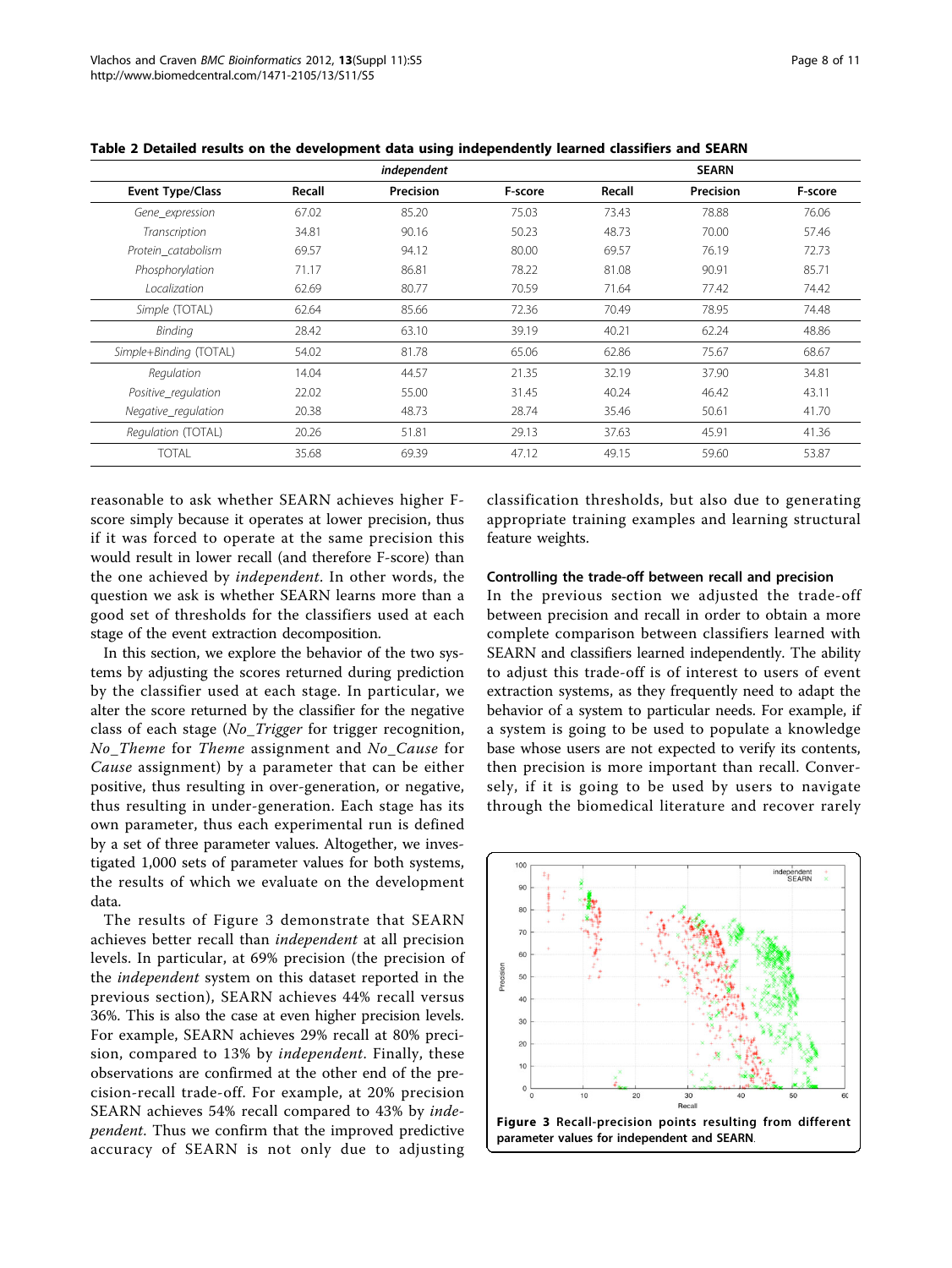mentioned facts about proteins, then recall is more important than precision. Similar observations were made in the context of biomedical named entity recognition by Carpenter [[20\]](#page-10-0).

As described earlier, the results reported in the previous section were obtained by evaluating the effect of 1,000 sets of parameter values to adjust the classification scores at each stage. It is important to note that the effect of these values is not straightforward to anticipate, as it is difficult to predict how the classifiers for each stage will interact with each other. For example, it is impossible to know in advance how to adjust the Theme assignment classifier if we adjust the trigger recognizer to over-generate. Furthermore, in the case of complex classification pipelines, the effect of each parameter can be hard to predict, e.g. while over-generating Causes is expected to increase recall since it results in more events predicted, it could also have the opposite effect, as it can change correctly extracted Regulation events that do not have such arguments into incorrect ones. These issues are visible in the results of Figure [3](#page-7-0), where for each recall level there is a range of precision values obtained by each system, some of them well below the best one or even 0.

In order to choose the best set of parameter values at various precision levels, it is customary to use a development set, as done in order to report the results in the previous section. However this is not always desirable, as it requires part of the available annotated data to be withheld for this purpose and thus not used for training. Furthermore, the procedure to find the parameter values that result in the desired trade-off between recall and precision must be repeated each time there is a change in the event extraction system.

Instead of adjusting classification scores, it is possible under SEARN to adjust the trade-off between precision and recall via the loss function  $\ell$  used to estimate the cost of each action (step 11 in Algorithm 1). In our approach, as described in the section "Biomedical event extraction with SEARN", the loss function is the sum of the numbers of false positives and false negatives. Therefore, in order to learn a system with higher precision, we multiply the number of false positives with a positive weight, and conversely, in order to learn a system with higher recall we multiply the number of false negatives with a positive weight.

The results obtained using SEARN with different weights on false positives and false negatives are shown in Figure 4. In each experiment, one of these weights was kept to 1, while the other one was set to  $2^{1...6}$ , thus resulting in 12 experiments in total. It can be observed that in all cases the trade-off achieved is a reasonable one, i.e. favoring precision over recall never results in the latter becoming prohibitively low, as well as the



reverse. This demonstrates that the classifiers learned jointly under SEARN are adapted to each other in order to adjust the balance between precision and recall. The benefits of this method are more pronounced at the higher recall levels, for example it obtains 54% recall at 41% precision, while the same recall was possible only at 18% precision in the previous section. Furthermore, while the trade-off achieved at high precision levels is not always as good as the one obtained by adjusting the scores of the classifiers directly, it is never substantially worse. Most importantly, using weights on false positives and false negatives in the loss function is very stable and thus it can be used without a development set.

#### Experiments with domain adaptation

BioNLP11ST-GE1 evaluated event extraction on abstracts and full papers. While the annotation guidelines used were the same, full papers are likely to contain richer vocabulary and linguistic phenomena than the abstracts. Since we have annotated data for both we decided to address this task as a supervised domain adaptation problem. We experimented with the domain adaptation method proposed by Daumé III [[7\]](#page-9-0), which creates multiple versions for each feature by conjoining it with the domain label of the instance it is extracted from (abstracts or full papers). For example, during trigger recognition, the feature representing the lemma of a token becomes three features: the original lemma feature, a lemma feature for the abstracts domain and a lemma feature for the full papers domain. For each token, only two of these features will be active, according to the domain of the sentence the token is found in. For example, if the token is found in a sentence of an abstract, only the original lemma feature and the abstracts domain lemma feature will be active.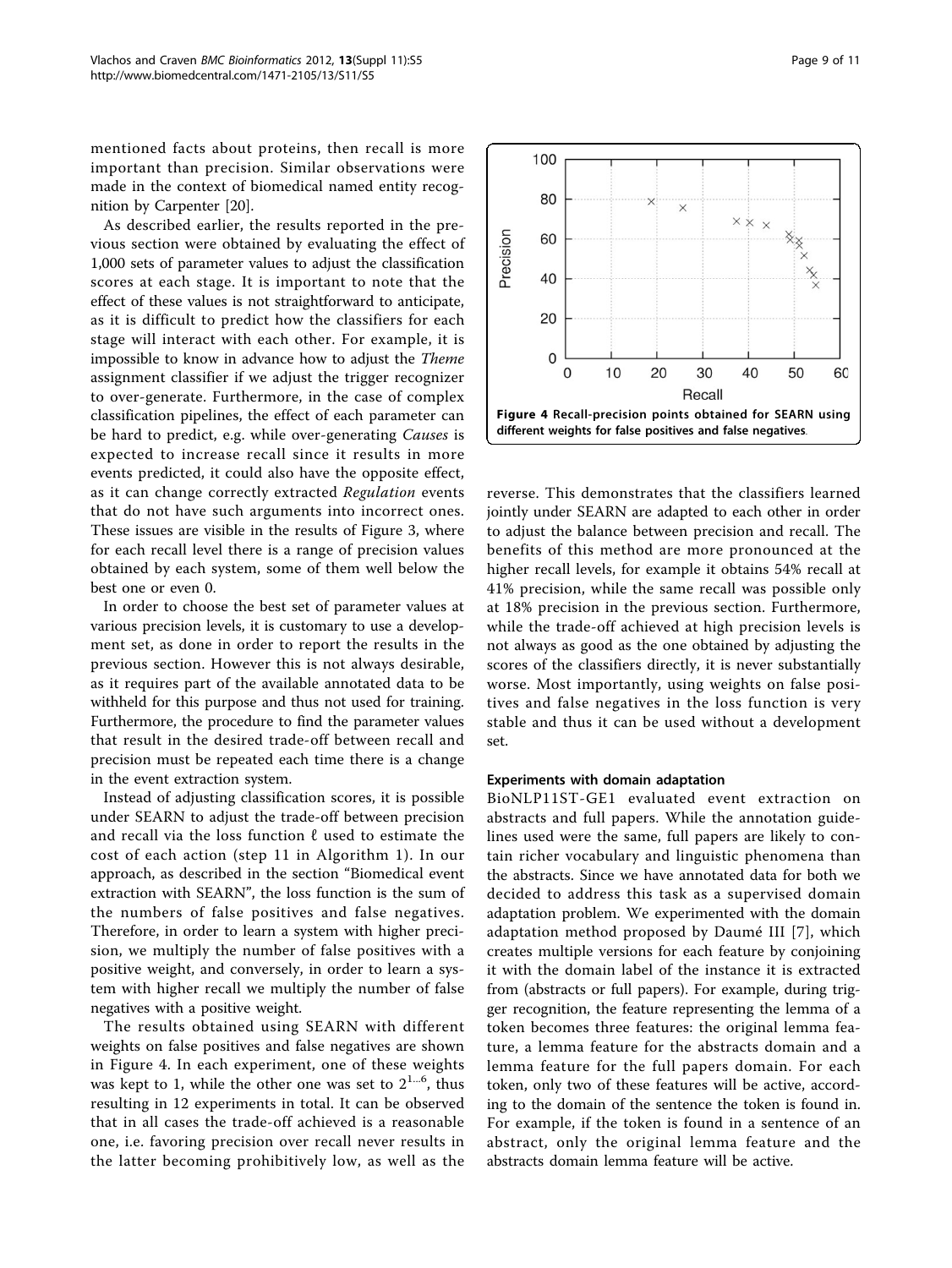<span id="page-9-0"></span>In our experiments, this simple domain adaptation method improved the accuracy of the classifiers trained under SEARN by 0.5 F-score points on the development and 0.41 F-score points on the test set, mainly by improving accuracy on the abstracts while preserving the already high accuracy on the full papers. This improvement is due to the domain-specific versions of the features that allow the flexibility to model the particularities of each domain independently. This version of the system would have ranked third overall with 53.53 F-score points, and second if we do not take the bestperforming ensemble system FAUST [[18](#page-10-0)] into consideration. Table 3 contains detailed results per event type, event class and domain. In the regulation events that are more difficult to extract it would have ranked third overall and in the regulation events of the full papers it would have ranked first with 42.45 F-score points, 1.89 points better than the best-performing ensemble system FAUST. We hypothesize that the relatively limited impact of domain adaptation is due to the sparse features used in the stages of the event extraction decomposition, which become even sparser using this domain adaptation method, thus rendering the learning of appropriate weights for them harder.

# Conclusions

We presented a joint inference approach to the BioNLP11ST-GE1 event extraction task using SEARN which converts a structured prediction task into a set of CSC tasks whose models are learned jointly. Our results demonstrate that SEARN achieves substantial performance gains over independently learned

Table 3 Detailed results on the test data using SEARN with domain adaptation

| Domain                            |        | abstracts+full |             | abstracts | full<br>papers |  |
|-----------------------------------|--------|----------------|-------------|-----------|----------------|--|
| <b>Event Type/Class</b>           | Recall | Precision      | F-<br>score | F-score   | F-score        |  |
| Gene_expression                   | 69.46  | 80.65          | 74.64       | 72.63     | 79.35          |  |
| Transcription                     | 44.83  | 62.40          | 52.17       | 53.11     | 48.28          |  |
| Protein catabolism                | 73.33  | 42.31          | 53.66       | 70.97     | 0.00           |  |
| Phosphorylation                   | 81.62  | 88.82          | 85.07       | 83.08     | 90.53          |  |
| <i><u><b>I</b>ocalization</u></i> | 45.03  | 88.66          | 59.72       | 61.72     | 43.75          |  |
| Simple (TOTAL)                    | 65.22  | 79.78          | 71.77       | 70.32     | 75.80          |  |
| Binding                           | 38.09  | 57.36          | 45.78       | 46.67     | 43.72          |  |
| Simple+Binding<br>(TOTAL)         | 58.75  | 75.23          | 65.98       | 65.27     | 67.87          |  |
| Regulation                        | 32.99  | 41.50          | 36.76       | 38.13     | 32.77          |  |
| Positive_regulation               | 40.82  | 51.62          | 45.59       | 44.69     | 47.36          |  |
| Negative_regulation               | 38.35  | 43.89          | 40.93       | 43.80     | 35.64          |  |
| Regulation (TOTAL)                | 38.97  | 48.05          | 43.04       | 43.33     | 42.45          |  |
| TOTAI                             | 48.10  | 60.34          | 53.53       | 53.79     | 52.93          |  |

classifiers using the same features at all precision levels. Furthermore, we suggested an efficient method to adjust the trade-off between recall and precision under SEARN in order to accommodate different usage scenarios. Finally, we were able to improve our performance further using a simple domain adaptation method in order to handle the differences between abstracts and full papers. In the course of our experiments, we reported the second-best event extraction results by a single system.

#### Acknowledgements

The authors were funded by NIH/NLM grant R01 LM07050. We would like to thank the BioNLP shared task organizers for providing the infrastructure and the data. Most of the work reported in this paper was undertaken while the first author was employed by the University of Wisconsin-Madison. This article has been published as part of BMC Bioinformatics Volume 13 Supplement 11, 2012: Selected articles from BioNLP Shared Task 2011. The full contents of the supplement are available online at [http://www.](http://www.biomedcentral.com/bmcbioinformatics/supplements/13/S11) [biomedcentral.com/bmcbioinformatics/supplements/13/S11](http://www.biomedcentral.com/bmcbioinformatics/supplements/13/S11).

#### Author details

<sup>1</sup> Computer Laboratory, University of Cambridge, UK. <sup>2</sup> Department of Biostatistics and Medical Informatics, University of Wisconsin-Madison, USA.

#### Authors' contributions

AV wrote the code and ran the experiments. Both authors were involved in designing the approach and writing the manuscript.

#### Competing interests

The authors declare that they have no competing interests.

Published: 26 June 2012

#### References

- 1. Kim JD, Ohta T, Pyysalo S, Kano Y, Tsujii J: Overview of BioNLP'09 Shared Task on Event Extraction. Proceedings of the BioNLP 2009 Workshop Companion Volume for Shared Task 2009, 1-9.
- 2. Kim JD, Pyysalo S, Ohta T, Bossy R, Tsujii J: Overview of BioNLP Shared Task 2011. Proceedings of the BioNLP 2011 Workshop Companion Volume for Shared Task 2011, 1-6.
- 3. Kim JD, Wang Y, Takagi T, Yonezawa A: Overview of the Genia Event task in BioNLP Shared Task 2011. Proceedings of the BioNLP 2011 Workshop Companion Volume for Shared Task 2011, 7-15.
- 4. Daumé III H, Langford J, Marcu D: Search-based structured prediction. Machine Learning 2009, 75:297-325.
- 5. Vlachos A, Craven M: Search-based structured prediction applied to biomedical event extraction. Proceedings of the Fifteenth Conference on Computational Natural Language Learning Association for Computational Linguistics; 2011, 49-57.
- 6. Domingos P: MetaCost: a general method for making classifiers costsensitive. Proceedings of the 5th International Conference on Knowledge Discovery and Data Mining Association for Computing Machinery; 1999, 155-164.
- 7. Daumé III H: Frustratingly Easy Domain Adaptation. Proceedings of the 45th Annual Meeting of the Association for Computational Linguistics Association for Computational Linguistics; 2007, 256-263.
- 8. Nédellec C: Learning Language in Logic Genic Interaction Extraction Challenge. Proceedings of the Learning Language in Logic 2005 Workshop at ICML 2005.
- 9. Krallinger M, Leitner F, Rodriguez-Penagos C, Valencia A: Overview of the protein-protein interaction annotation extraction task of BioCreative II. Genome Biology 2008, 9(Suppl 2):S4.
- 10. Beygelzimer A, Dani V, Hayes T, Langford J, Zadrozny B: Error limiting reductions between classification tasks. Proceedings of the 22nd International Conference on Machine Learning Association for Computing Machinery; 2005, 49-56.